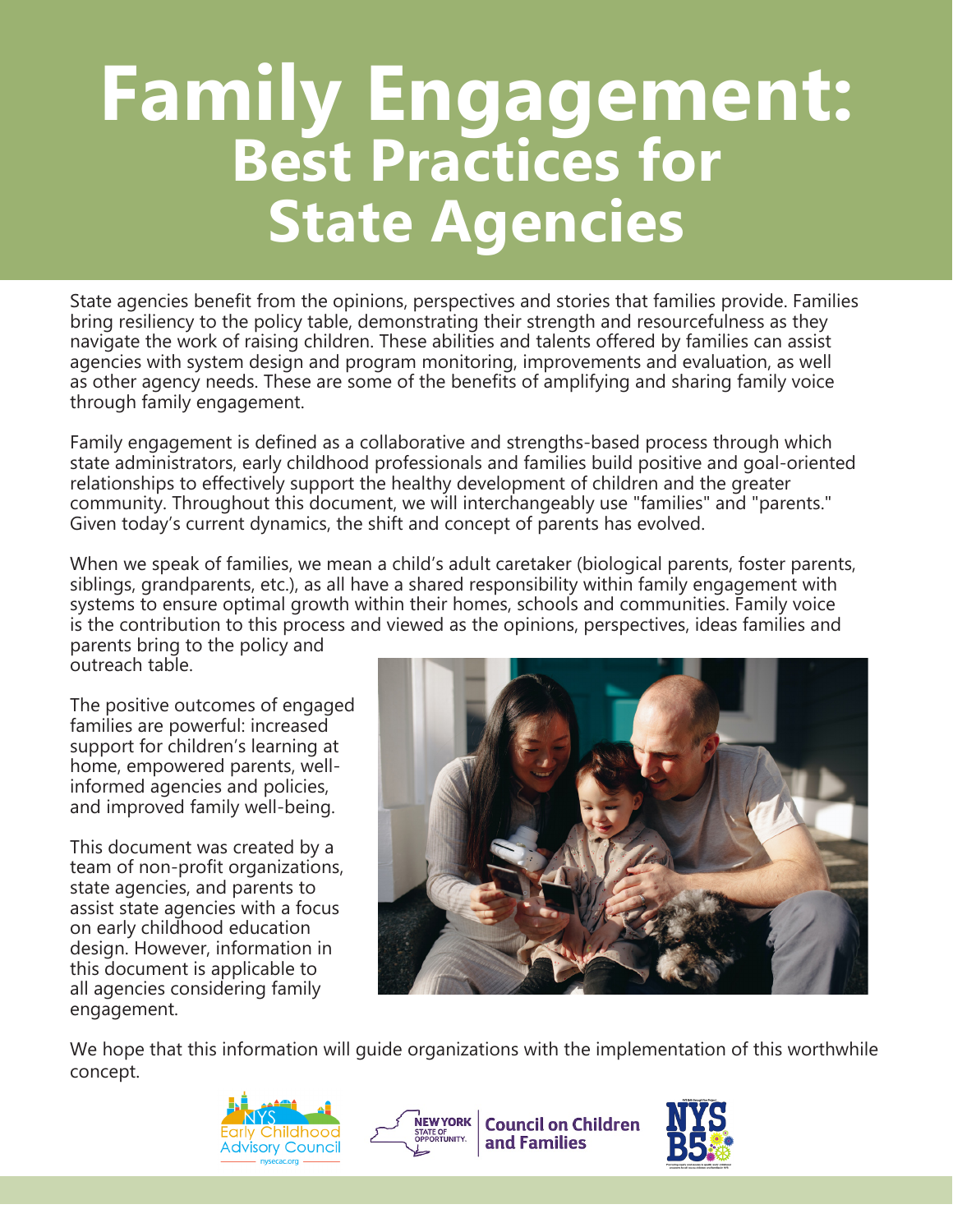## **Why should state agencies consider family engagement as part of their general work?**

Family voice provides opinions and insights on program usage, design and program services. Parents are the people who are targeted for these services; therefore their input is vital. If programs are to be successful and to learn about what changes might be needed, parents must be included.

## **What barriers are there to fostering family engagement?**

A few examples of barriers that might impede state-level family engagement include:

- insufficient program funds and lack of resources;
- lack of awareness about the benefits of family engagement by state agencies;
- lack of meeting flexibility;
- lack of overall support to attract parents to family engagement activities;
- agency perceptions that families have limited abilities and understanding of agency information and operations; and
- lack of training provided to families about agency services.

#### **What actions should a state agency consider when implementing family engagement strategies?**

State agencies may consider:

- appointing an agency representative who oversees, supports and expands opportunities for family engagement;
- requiring state funded programs to create and implement family engagement within their programs;
- recruiting diverse family voices (same sex parents, families of different races, parents who speak a variety of languages, those who are affected by incarceration, parents who live in rural areas and/or are facing economic insecurity, etc.);
- providing honorariums/stipends/gift cards to families for the work they perform and offsetting costs (such as childcare, meals, paper resources, etc.) parents incur when participating;
- encouraging parents to use their stories and experiences in policy consideration;
- using information/computer systems that are user-friendly to parents;
- providing opportunities where parents can collaborate and network with other parents;
- translating documents to primary languages of parents and providing interpreter services;
- working with local community-based nonprofit agencies to bring family voice to the system design table;
- convening focus groups to get family voice perspectives and insights; and
- fostering cross-state agency collaboration to get a better understanding of family needs to attract family voice.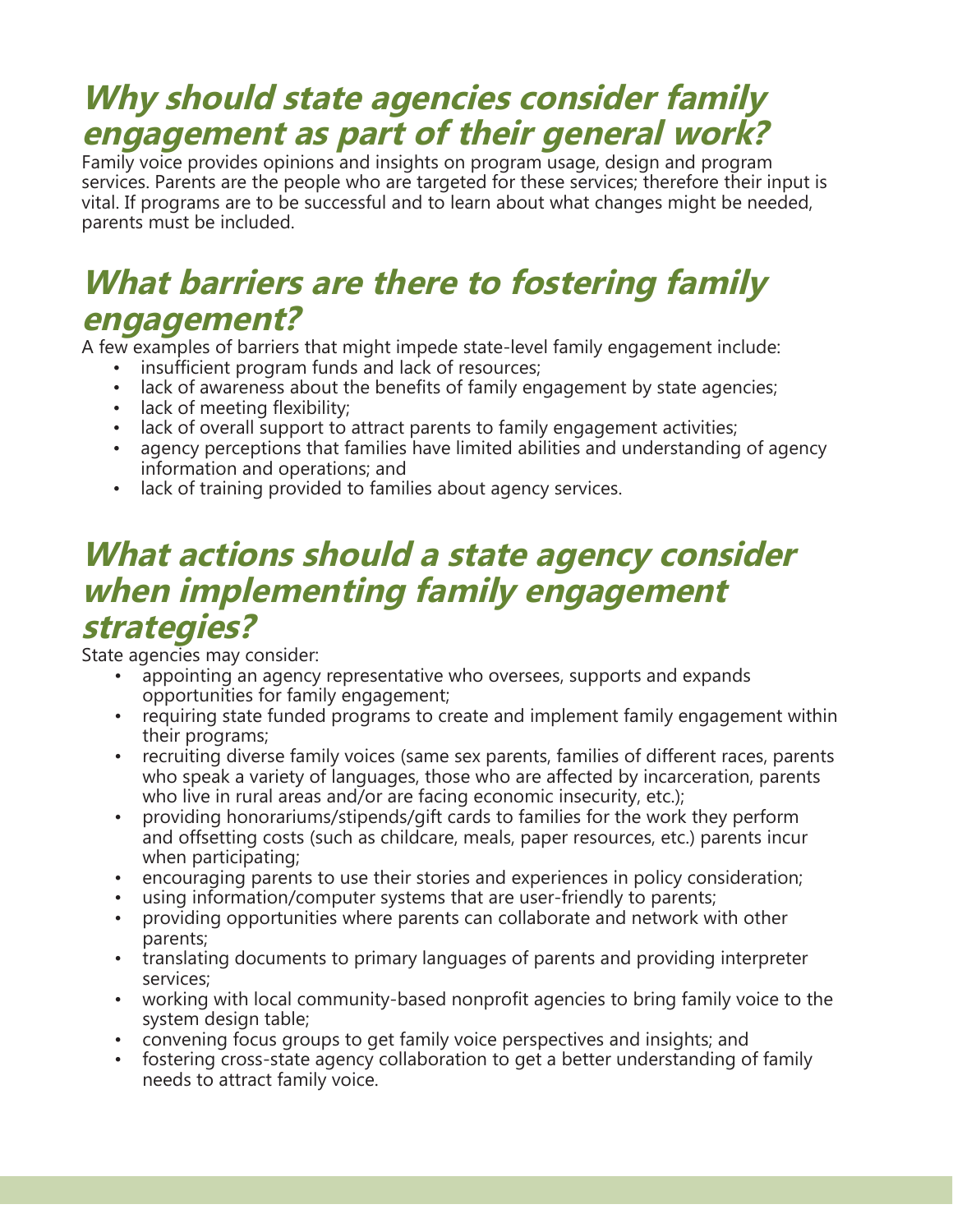## **How should state agencies engage families?**

Suggested actions include, but not limited to:

- demonstrate respect and empathy for all parents;
- be aware of biases and prejudices of agency staff when working with families and diverse groups;
- be aware of the wide range of experiences, assets, and challenges that families have;
- provide feedback through multiple pathways based on information provided by parents;
- facilitate positive relationships that require all agencies staff to be culturally and linguistically responsive to the parents; and
- provide supports and resources to parents equally and equitably across the state.

## **What incentives should be considered when engaging parents?**

Stipends and/or gift cards are ways to encourage family engagement as they help to enable family participation.

Other ideas are:

- provide parent leadership and other training opportunities to increase parent knowledge;
- create flexible meeting schedules for families to participate in various activities; and
- provide for meals, childcare, transportation, or internet costs.

## **How should state agencies use family engagement?**

Family voice can provide state agencies with the following resources:

- program monitoring/outcomes;
- ambassadorships;
- success stories and experiences with state programs;
- two-way evaluation agencies evaluate family participation and families evaluate agency engagement; and
- asset and needs assessment on state agency issues or new program concepts.

## **Apply equity lens perspectives to family engagement work by:**

- making sure all families get equitable supports and resources; and
- inviting a variety of families/parents to system designs (same sex families, immigrant, caregivers, foster parents, families of different races and ethnic groups, etc.).